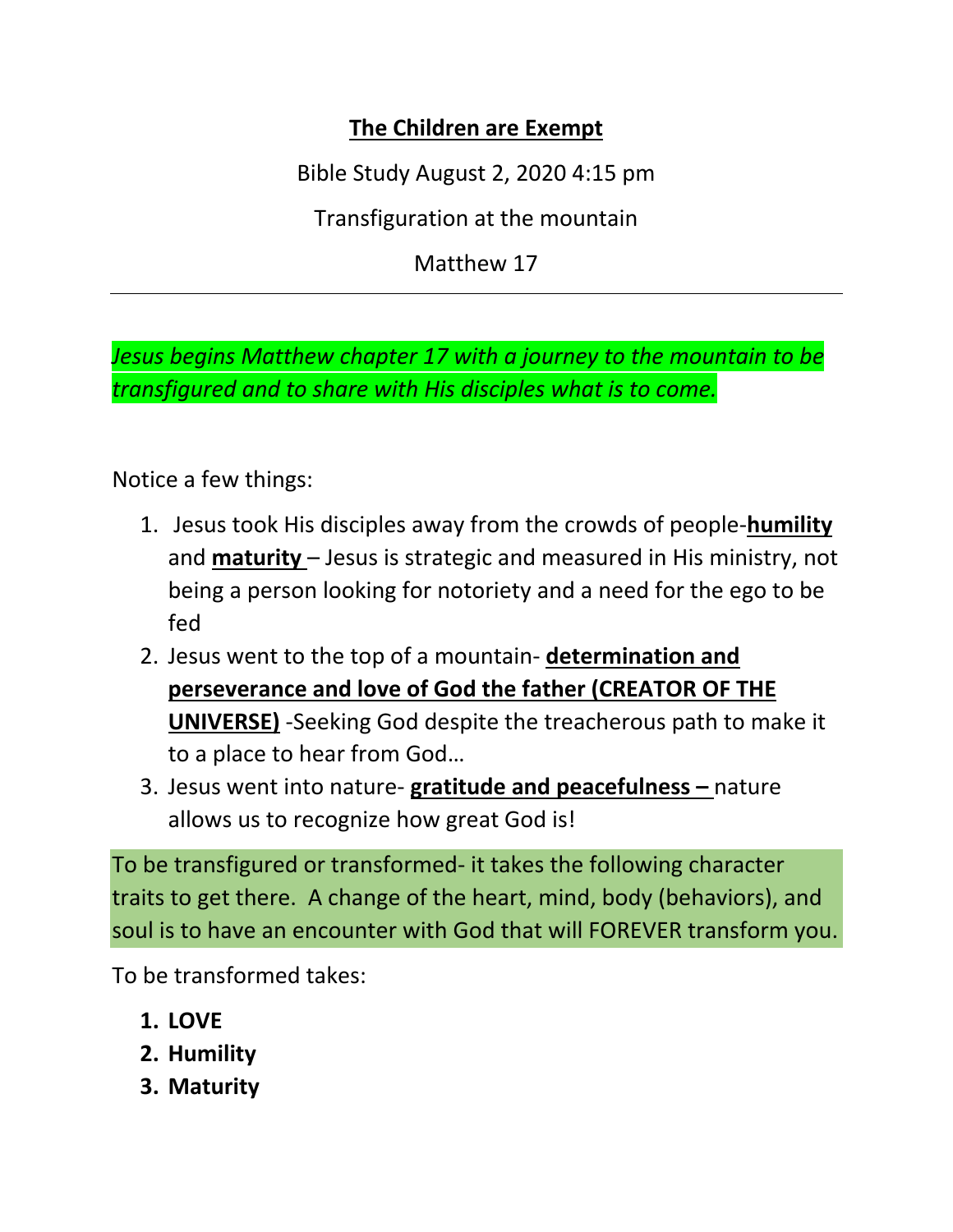- **4. Determination**
- **5. Perseverance**
- **6. Gratitude**
- **7. Peace**

## **THE CHILDREN ARE EXEMPT**

## **The law markers and high priests trying to distract Peter and make him fearful. With Jesus we MUST BE FEARLESS!**

**II** Timothy **1:7**

**<sup>7</sup>** For God hath not given us the spirit of fear; but of power, and of love, and of a sound mind.

## Matthew 17:25-27:

When Peter came into the house, Jesus was the first to speak. "What do you think, Simon?" he asked. "From whom do the kings of the earth collect duty and taxes—from their own children or from others?"

**<sup>26</sup>** "From others," Peter answered.

"Then the children are exempt," Jesus said to him. **<sup>27</sup>** "But so that we may not cause offense, go to the lake and throw out your line. Take the first fish you catch; open its mouth and you will find a four-drachma coin. Take it and give it to them for my tax and yours."